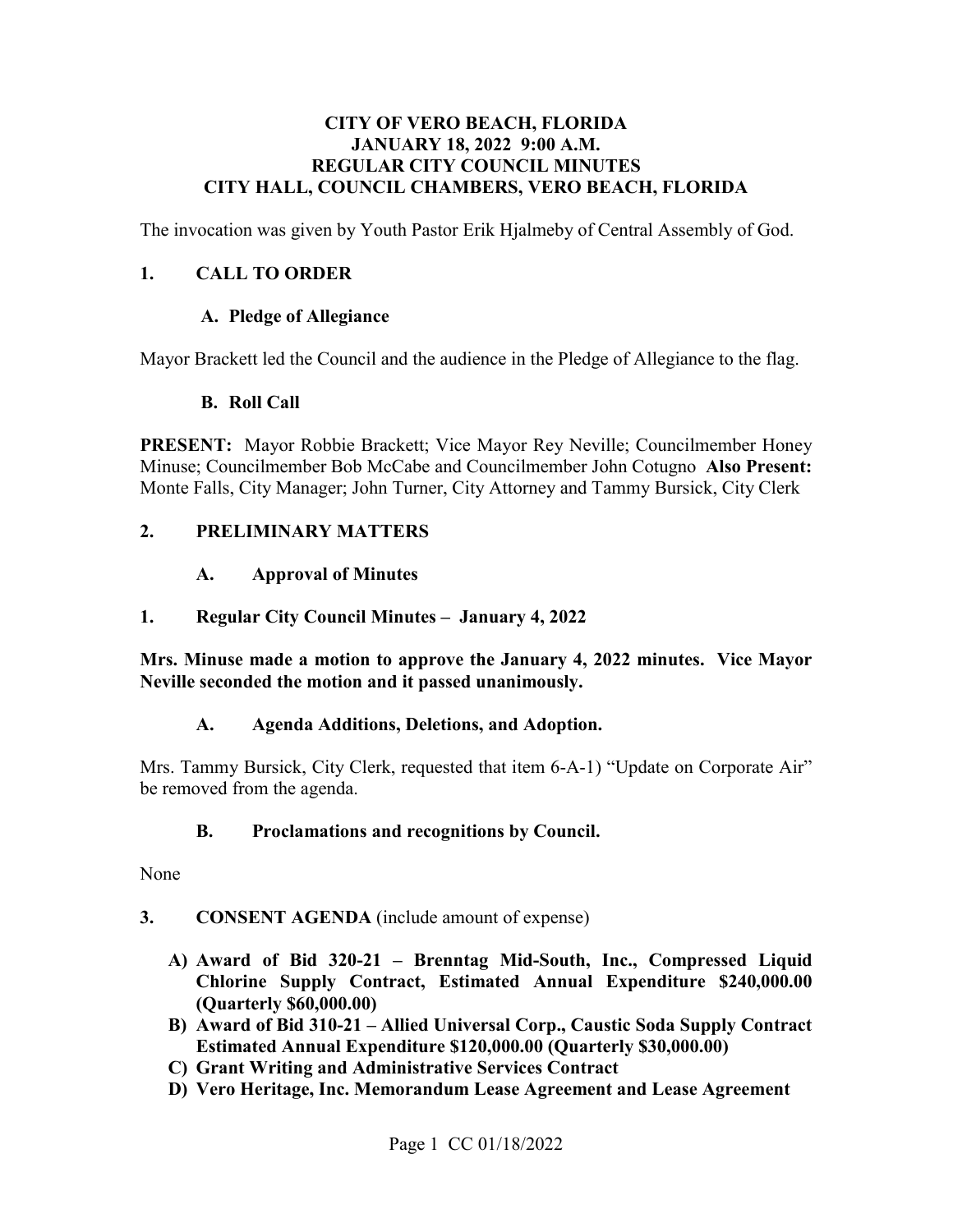- **E) Grant of Access Easement to Indian River County #2021-EG-269 Portion of South Beach Park**
- **F) Acceptance of Florida Inland Navigation District Grant**

**Vice Mayor Neville made a motion to adopt the consent agenda. Mr. Cotugno seconded the motion and it passed unanimously.** 

# **4. PUBLIC HEARINGS**

- **A) ORDINANCES**
- **B) RESOLUTIONS** 
	- **1) A Resolution of the City Council of the City of Vero Beach, Florida, Authorizing the City to enter into a Public Transportation Grant Agreement with the Florida Department of Transportation for a Project entitled "VRB Airfield Marking Project" (FDOT #449242-1-94-01); Providing for an Effective Date.**

The City Clerk read the Resolution by title only.

 navigation are starting to fade and require attention to maintain compliance with the Florida Airport matching funds. FDOT will fund \$160,000 and the Airport will be responsible for Mr. Monte Falls, City Manager, reported that the existing markings on the airfield for pilot Aviation Administration (FAA) Part 139 safety standards. He said that passage of this Resolution would be to accept the Florida Department of Transportation (FDOT) Public Transportation Grant Agreement in the amount of [\\$160,000.00](https://160,000.00) for the Vero Airport Regional Marking project. The project is being funded at 80% by FDOT and 20% by the remaining \$40,000.

Mayor Brackett opened and closed the public hearing at 9:04 a.m., with no one wishing to be heard.

**Mrs. Minuse made a motion to approve the Resolution. Mr. McCabe seconded the motion and it passed 5-0 with Mr. Cotugno voting yes, Mr. McCabe yes, Mrs. Minuse yes, Vice Mayor Neville yes, and Mayor Brackett yes.** 

 **opposition to Senate Bill 1078 and House Bill 783, proposed Legislation abolishing all Soil and Water Conservation Districts in the State of Florida; 2) A Resolution of the City Council of the City of Vero Beach, Florida, in expressing Support for the Indian River Soil and Water Conservation District; and Providing for an Effective Date. – Requested by Councilmember Honey Minuse** 

The City Clerk read the Resolution by title only.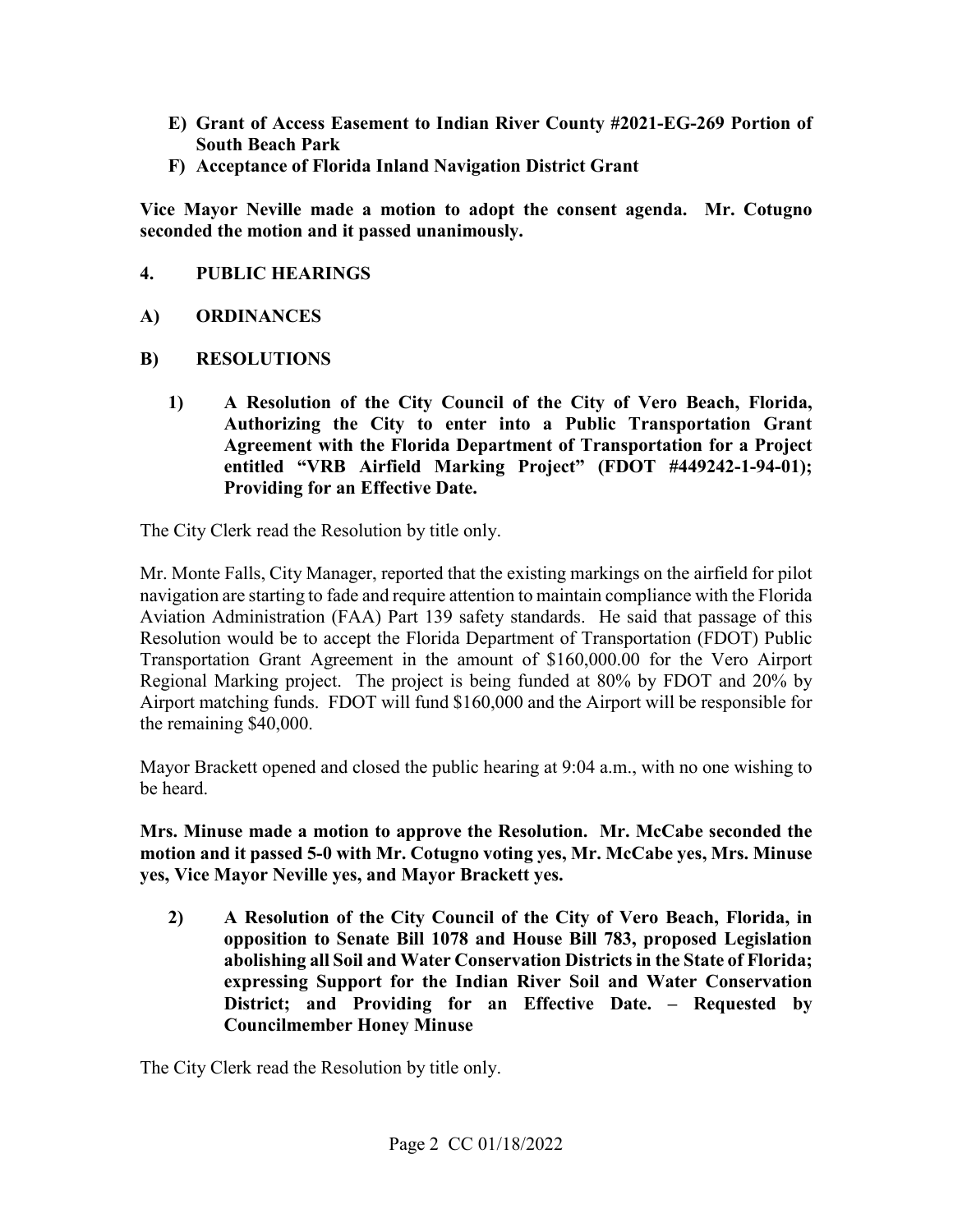### **Mrs. Minuse made a motion to approve the Resolution. Mr. McCabe seconded the motion.**

Mayor Brackett opened the public hearing.

 Mr. David Gunter gave some brief history of the Soil and Water District. He said there is the State are wandering away from their statutory limitations. He appreciated Council's Legislation. a Bill in the Legislature today to be discussed and he feels that probably the reason that it has come up is because some of the boards (Soil and Water Conservation Districts) around support in trying to defeat these two (2) Bills that are presently being heard by the

taken at this time. Vice Mayor Neville wondered why alterative agriculture opportunities were not being

Mr. Gunter explained that farmers are lovers of the land and at this time there is no alternate crop that they could grow that would bring in additional cash for them. He said that capital for farming is intense and when it comes time to harvest and there is no crop then they are out of luck.

Mrs. Minuse added that the people that serve on this board are the citizens of this community and are their local voice. She said that these boards consist throughout the Country and if they are eliminated in Florida then Florida would be the only State in the Union that does not have a Soil and Water Conservation District. She urged Council's support for this Resolution.

 **yes, Mrs. Minuse yes, Vice Mayor Neville yes, and Mayor Brackett yes. 5. PUBLIC COMMENT** (3-minute time limit) **On a roll call vote, the motion passed 5-0 with Mr. Cotugno voting yes, Mr. McCabe** 

Mayor Brackett commented that if there is anyone from the public who would like to speak on the Three Corners project that this would be the time to do so. He said the Resolution is on the agenda (7-A) to move the matter to a public hearing on February 1, 2022, but it will not be discussed at that time.

 Mr. Falls expressed that Brightline will have a train running this morning and going through town and then turn around and heading back to Orlando.

 Savanna, Georgia that turned out beautiful. She there is plenty of revenue (tax dollars by the Tides Restaurant saying that they welcomed this competition. She said by approving Mrs. Barbara Ruddy commented on what nice restaurants could be established on the Three Corners property. She compared this project to the renovation of the Power Plant in rolling in) being made off of that project. She said that can be done here, especially with the amount of land that they have to work with. She addressed a comment that was recently made in 32963 concerning competition from other businesses and recalled the quote made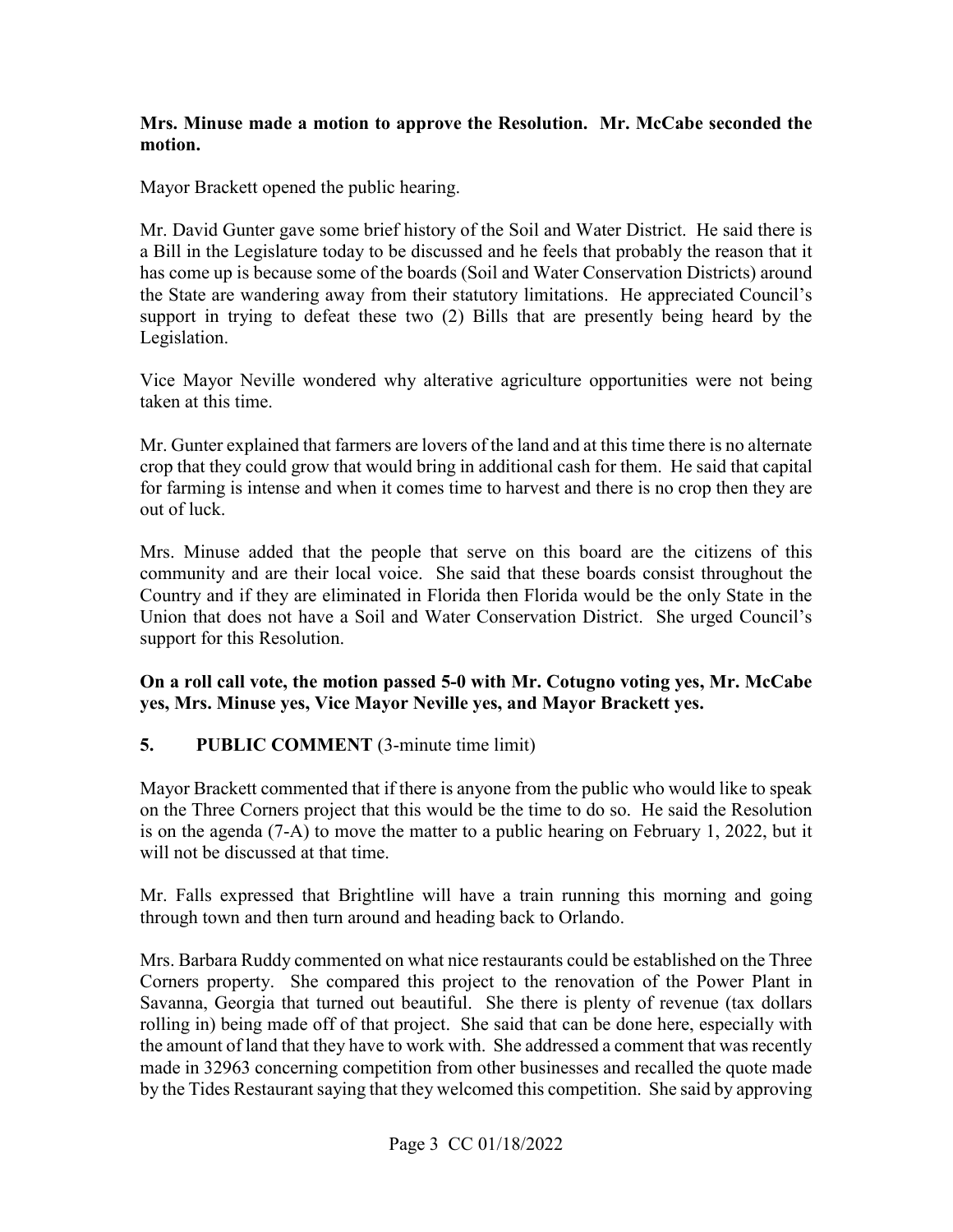the Community Plan is like going for the "gold." She knows they will be hearing from developers who will come in and tell them what they can do on this fabulous piece of property.

# **6. CITY COUNCIL MATTERS**

# **A) NEW BUSINESS**

# **1) Update on Corporate Air – Requested by Mayor Robbie Brackett**

This item was pulled off of the agenda.

# **John Cotugno 2) Discuss Time of City Council Meetings – Requested by Councilmember**

Mr. Cotugno brought up the discussion of having City Council meetings held at night. He said that they want to open their meetings to the public and make them available to people who work during the day and to students and the general public who may want to attend. When he first started attending Council meetings they were held in the evening. He knows having evening meetings can be a burden on staff, but he would like to discuss this with the Council about having one (1) of their monthly meetings held at night starting at 6:00 p.m.

 inquiries. He brought up that they have people who work at night and can't make meetings then. He also knows this can be taxing on staff. He said asking staff to put in all those Vice Mayor Neville noted that he checked with the City Clerk to see if she had anyone from the public asking to have night meetings and she said that she has not received any extra hours is very burdensome.

 wants to come and talk to him one on one. He makes himself assessable. He appreciates having these one on one meetings where there seems to be some give and take. He Mr. McCabe added that he likes to have a schedule that he can count on. He said that meeting at 9:00 a.m. is very convenient to him. He is open to anyone from the public that appreciates the suggestion that Mr. Cotugno has brought up and agreed that there will be some night meetings held because of statutory requirements that require them to hold certain public hearings after 5:00 p.m.

 Tuesdays at 9:00 a.m. and the newspaper is fine with their meeting time. He said when Vice Mayor Neville brought up the editorial that appeared in the local newspaper this morning regarding changing the times of their meetings to be held in the evening, which they were in favor of doing. He brought up the County and said that the County meets on looking at the size of the County if it is not important for them to hold their meetings in the evenings then why should the City do it. He is inclined to holding their meetings in the evening when they need to do it.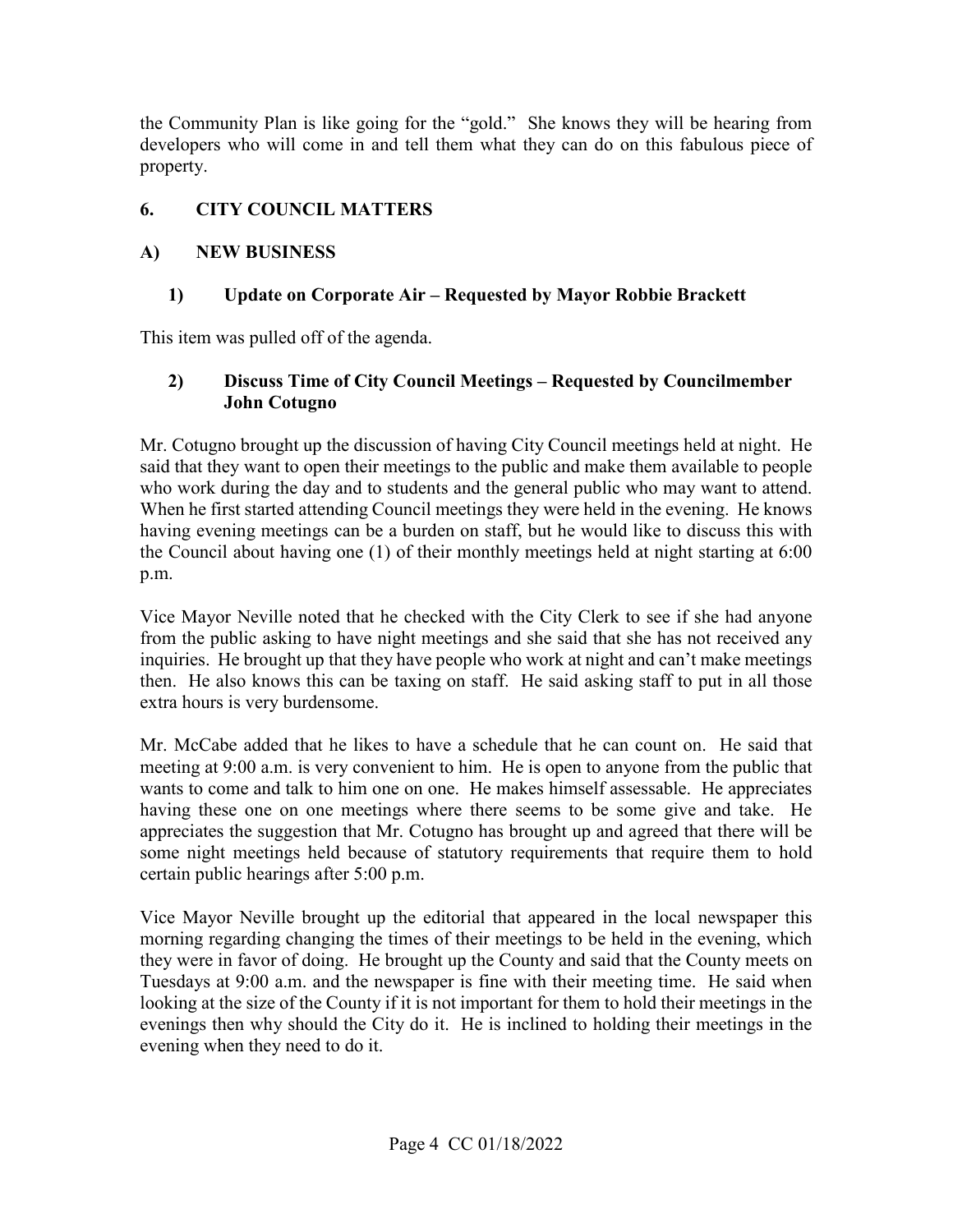that COVID effected their ability to have open meetings all the time and now they are now. Her preference is if there is a major issue that they bring their information to the Mrs. Minuse brought up that anyone can watch their meetings on Channel 13. She also wants to have citizen participation at their meetings. She knows that when issues come up and someone is interested in a particular issue then they seem to make the meeting. She expressed that there is nothing more important than hearing their local voices. She said coming out of that. She doesn't see that they need to change the time of the meetings right people as opposed to having them come here. She was not in favor of changing what they are doing now.

 Mr. McCabe reiterated that all their meetings are televised and open to the public. He invited anyone from the public who had concerns or questions to contact them.

 meetings because the newspaper rarely reports on issues that are coming up. Vice Mayor Neville brought up how people find out about what is going on at their

 is that over the years the meetings have been held at night, in the morning, and in the He said personally it doesn't matter to him when they decide to meet, but he knows that when the topic is important this room is full regardless of what time the meeting is held. and the public is interested that they will make the meeting. Mayor Brackett commented that he has the longest tenure on City Council and his opinion afternoon. When he first started on Council they were meeting at 3:00 p.m. and 5:00 p.m. The important thing is that people can come and speak to them. He said there are certain meetings that have to be held at night because of statutory regulations. He has no problem meeting at night if there is an issue coming up and the evening might be a better time to hold the meeting. He just knows that when there is a topic that is going to be discussed

 Vice Mayor Neville referred to the photo that appeared in the newspaper that showed a Council meeting where the Chambers were packed. It was the meeting when Leisure Square was being discussed. He said that meeting was held in the evening, but the room would have been packed at any time that the meeting was being held because of the issue.

 Mr. Cotugno commented that part of having a robust City Council is that they are here to meetings and civic involvement. He said showing this intention is as important as doing serve the people. They need to make sure that City Council holds their meetings at a time that is convenient for their citizens. He didn't feel that holding their meetings at 9:00 a.m. was always convenient for people who work and for students going to school. Opening their Council Chambers and holding their meetings in the evening once a month is a better cross section for their citizens and students. It promotes more people attending their it. Their intention should be that their meetings are held at convenient times for the public to attend.

 the time needs to be convenient to the parents as well. Vice Mayor Neville brought up that parents have to bring their students to the meetings so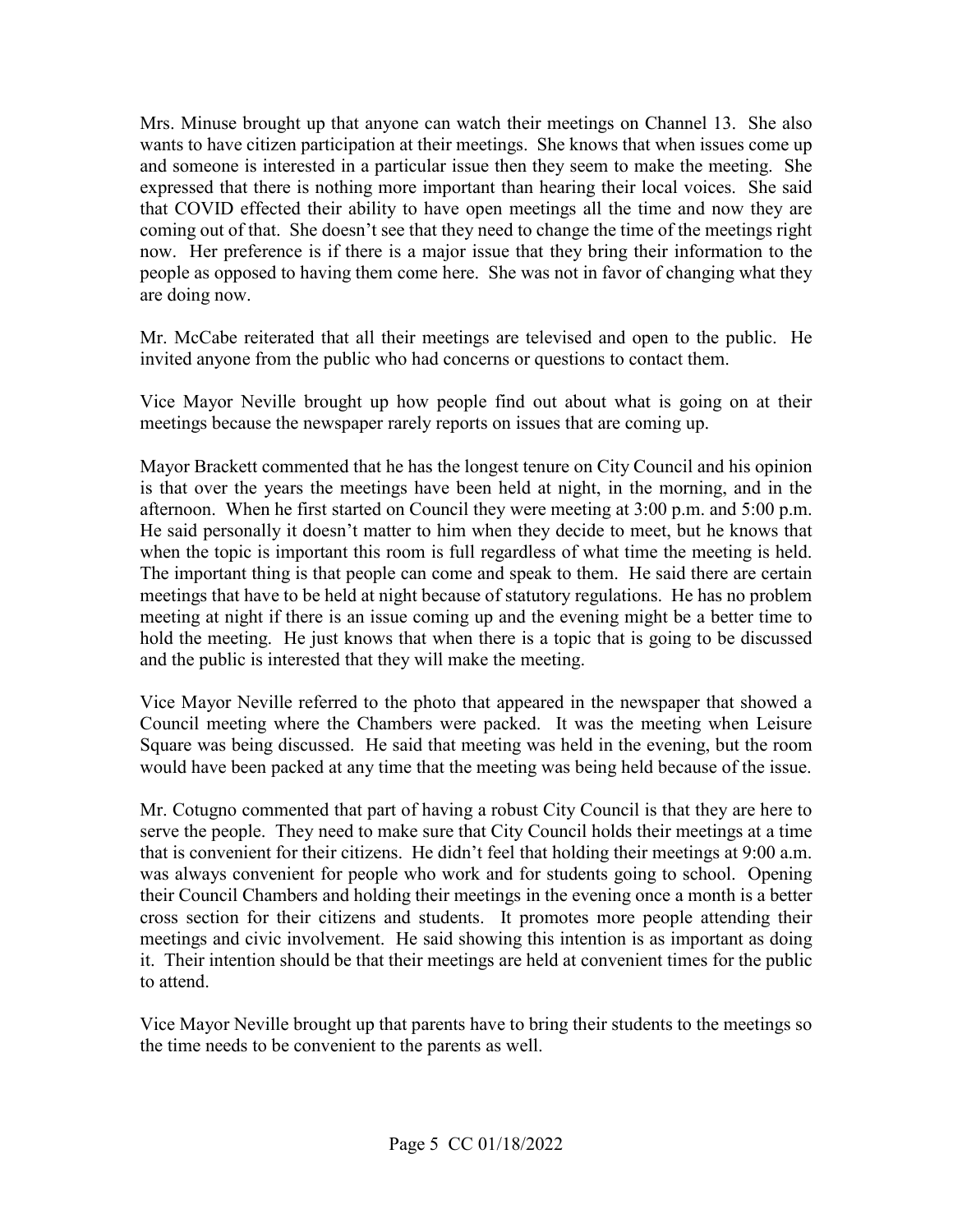to the meetings. They need to open the Chambers to the public entity at a convenient time as much as they can. He said that sitting in the audience at a meeting is an education in and talk. He said they can't predict what people are going to say when they attend the give them a time to engage with Council. Mr. Cotugno said that now these students are having to take time off from school to come itself and civic engagement is making the City Council receptive to having people come in Council meetings, but opening the Chambers once a month for an evening meeting would

Mayor Brackett opened the meeting up for public comment on this matter.

 Mr. Leonard Makir stated that he liked the idea of having flexibility in the times of their meetings. He liked the suggestion of going to the newspaper and encouraging an the public to decide if they want to participate on a certain matter. environment where people are encouraged to come to their meetings. He liked the idea of having information about a topic that is going to be discussed ahead of time, which allows

Mayor Brackett didn't have a problem with working with the newspaper. He asked the Clerk to look into this.

 their agenda. Mr. Cotugno stated that the last thing they want is the newspaper to be the gatekeeper of

 are speaking to Bob Soos. Mr. McCabe commented that another way to get information out is through the local radio station. He knows that the Mayor and City Manager talk on the Bob Soos show weekly and they could go over important topics that are coming up on future agendas when they

 newspaper is aware when the agenda is available. He said that anyone can call staff or the Council if they have a question about something on the agenda and talk to them about it. Mr. Falls said that he does do the Bob Soos show weekly and talks about items that are coming up around the City. He said that the City Council agenda is published on their website the Thursday afternoon before their Tuesday meeting and it is obvious that the

Vice Mayor Neville commented that they do receive a lot of emails from the public, which he appreciates and is another way of communicating with the Council.

as well as answering emails that they receive. Mr. McCabe reiterated that meeting with citizens individually on matters works for him,

Mr. John Turner, City Attorney, read out of the City Code, which states that the City Council must have one (1) meeting a month and the times are set at the direction of Council.

City Council meetings will continue to meet at 9:00 a.m. on the first and third Tuesday of the month.

# **B) OLD BUSINESS**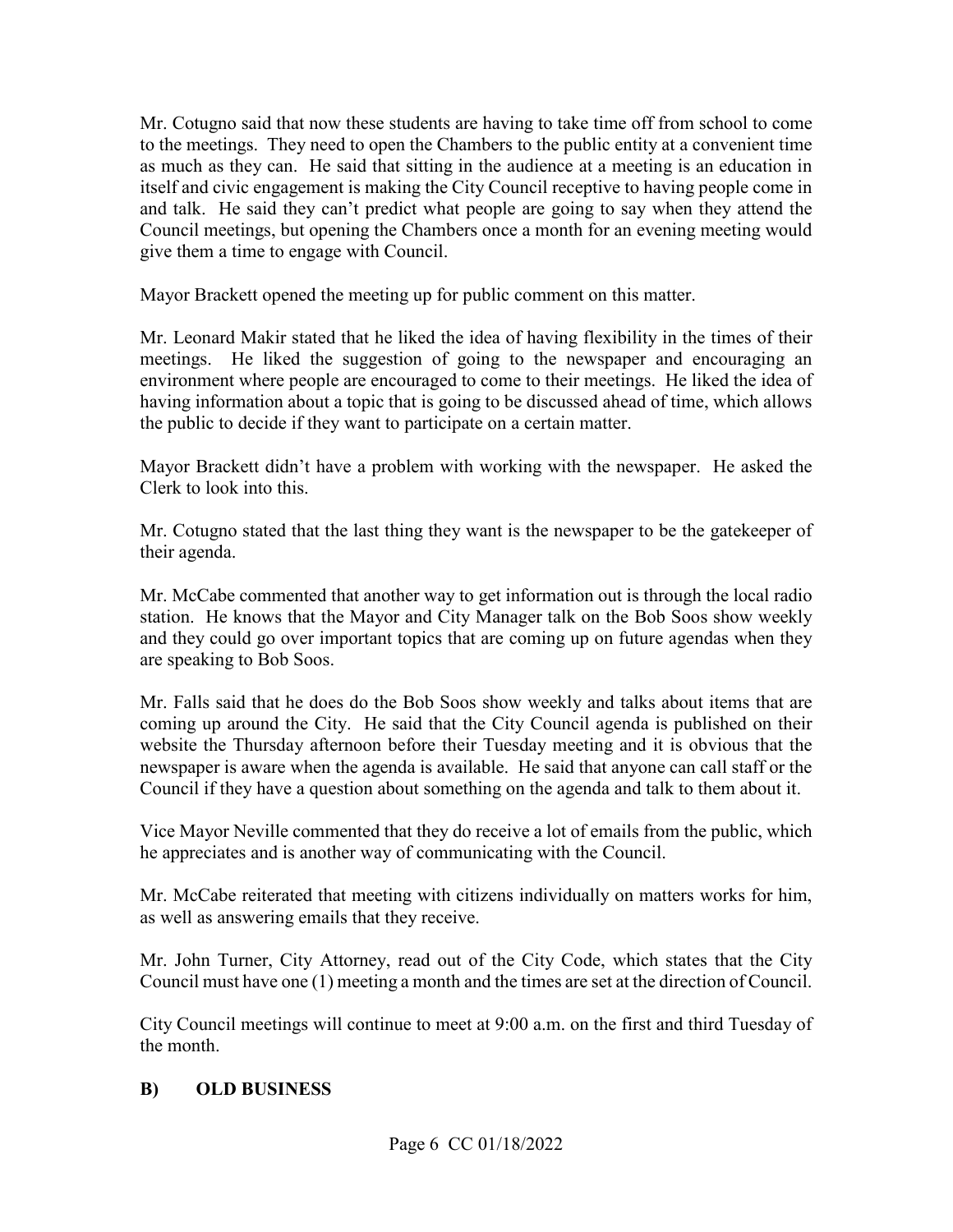# **PUBLIC NOTICE ITEMS FOR FUTURE PUBLIC HEARING 7. PUBLIC NOTICE ITEMS FOR FUTURE PUBLIC HEARING<br>Public Hearing will be held on February 1, 2022 at 9:00 a.m.**

 **"Three Corners Vero Beach Report" and Directing the City staff to prepare a Charter Amendment Ordinance and take steps to Implement the A) A Resolution of the City Council of Vero Beach, Florida, Adopting The Plan; and Providing for an Effective Date. – Requested by the City Council** 

 be held on February 1, 2022, at 9:00 a.m. The City Clerk read the Resolution by title only and reported that the public hearing would

# **8. CITY CLERK MATTERS**

None

 $\mathbf{9}$  (Staff/Consultant special reports and information items) **9. CITY MANAGER MATTERS** (include amount of expense)

# **A) Update on Florida Department of Environmental Protection's Protecting Florida Together Grant Award**

 Mr. Falls reported that at their last meeting they discussed the Florida Department of towards the new Water Reclamation Facility). Environmental Protection (FDEP) grant and learned that the grant funds could be reprogrammed for the new Water Reclamation Facility. This item was taken before the Utilities Commission who recommended transferring the grant money to the new Water Reclamation Facility. They also spoke to the County about this and Mr. Jason Brown, County Administrator, was fine with them doing this as well (putting the grant money

towards the new Water Reclamation Facility).<br>Vice Mayor Neville expressed how important it was that they resolve these issues with the he just found out that Country Club Pointe is in their territory area. County and move on with business. He said the territory area is a problem. He noted that

motion and it passed unanimously. **Mr. McCabe made a motion to formally request FDEP to reprogram this \$1.25 million grant to their new Water Treatment Facility. Mrs. Minuse seconded the** 

# **B)** Approval of Work Order #3 – Stormwater Assessment Study with **Collective Water Resources (\$98,055)**

 be necessary for them to implement the stormwater utility to be ready to put into place for Mr. Falls reported that with the Stormwater Assessment Study they need Council's direction if they want to have Collective Water Resources complete all the data that would the next fiscal year. He said that the work order is in the amount of \$98,055, however that is not all the funds that will be required if they were to move forward.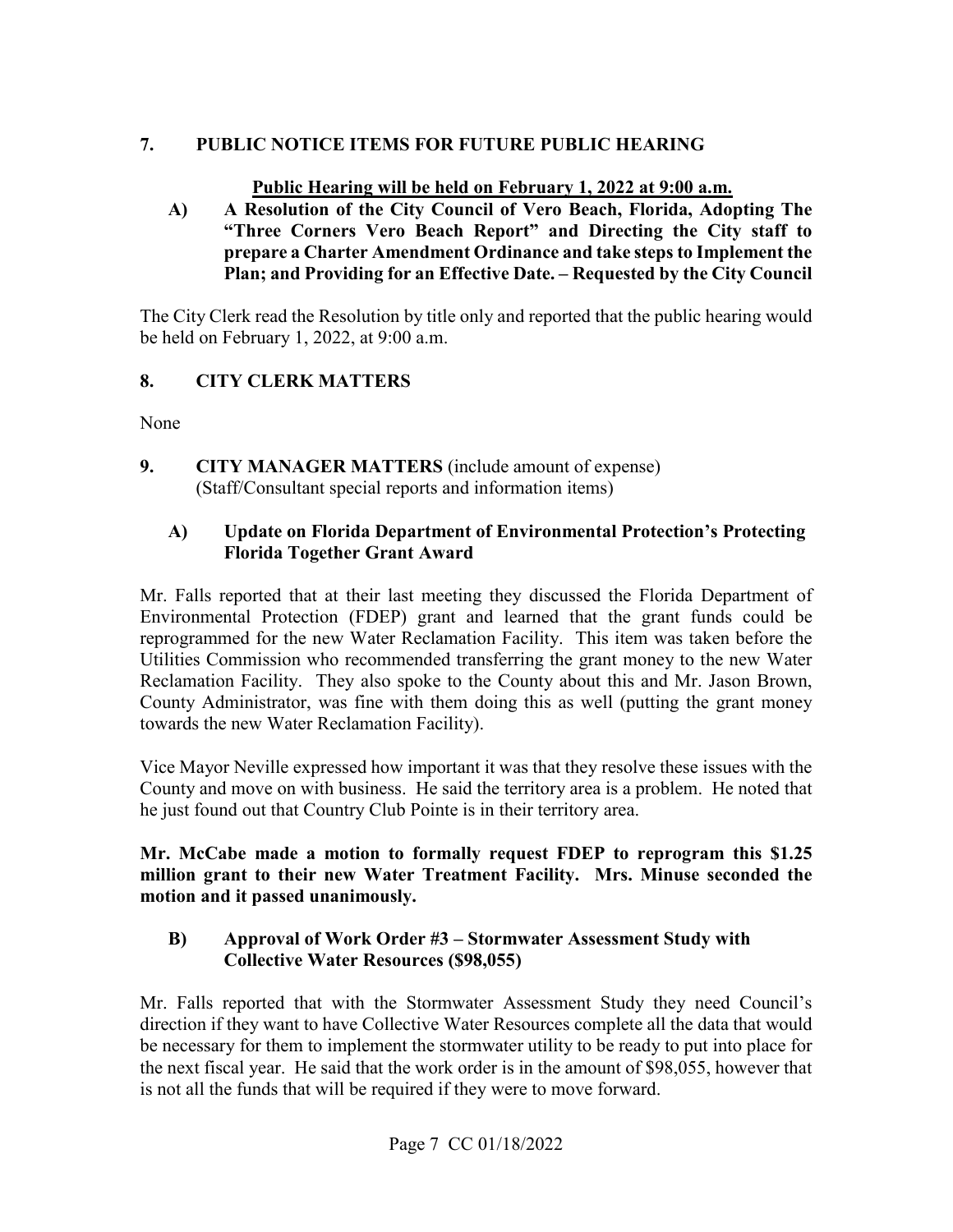have to do is complete statutory requirements, mail out first class notices, put a phone number on those notices and provide a phone bank where people can call in and have their questions answered, which would require temporary staffing. There will be FAQ's in the 304) to handle that, particularly if Council does eventually adopt a stormwater utility. She Ms. Cindy Lawson, Finance Director, explained that the work order will do the business of updating the Tax Collector's roll, review mitigation matter, etc. But, what they also mailings, which cost money as well. She said in order to do all of these things it will be about \$130,000 total and there is enough money in the Unappropriated Fund Balance (Fund said that Fund 304 could be reimbursed from the stormwater utility funds. She was happy to answer any questions that Council might have regarding the expenses.

Mr. McCabe asked if they were under some sort of time constraints.

 to start this process in order to meet the summer deadlines. She made it clear that this has nothing to do with the master plan that they are also doing. Ms. Lawson explained that there are statutory deadlines in adopting the roll and they need

 these things. He argued the case that there are two (2) really good reasons to doing this. The first being those who create the most wastewater are to pay the most. Then there are very little because they have so much land and it would be backwards if they did this by office). It is an outline of the City limits and the dots that they see are the properties that pay no taxes to the City. It amounts to roughly 79% of their City pays for all their ad valorem taxes. He said the 29% that don't pay ad valorem taxes have some relatively large issues. He said that this is not like ad valorem taxes and being collected every year. He said depending on the need that they have they can assess the fee. If they have completed Vice Mayor Neville stated that this was an important element in doing their business and achieving a reduction on all of the stuff that ends up in the Lagoon that should not be in there. He said there is a lot of new and more modern mitigation capabilities that they don't currently possess at this time. He knows that baffle boxes have been improved and there are other techniques that are out there that help. They need the funding to be able to support customers who are very high on the tax rolls in terms of the cost of their properties, but pay ad valorem tax. He showed the tax exempt parcels on the screen (on file in the City Clerk's pieces of property and they don't contribute at all to the resolution of these very serious some major projects then they don't need this tax anymore. He is in favor of this project and hopes that Council also supports it.

Mayor Brackett referred to the map and heard Vice Mayor Neville outline what is exempt. He pointed to an office building and questioned if they were exempt or non-exempt. He said there are a lot of exempt properties on this map such as churches, 501c-3 organizations, schools, etc.

Vice Mayor Neville said that he was relying on the City's GIS staff who pay close attention to this.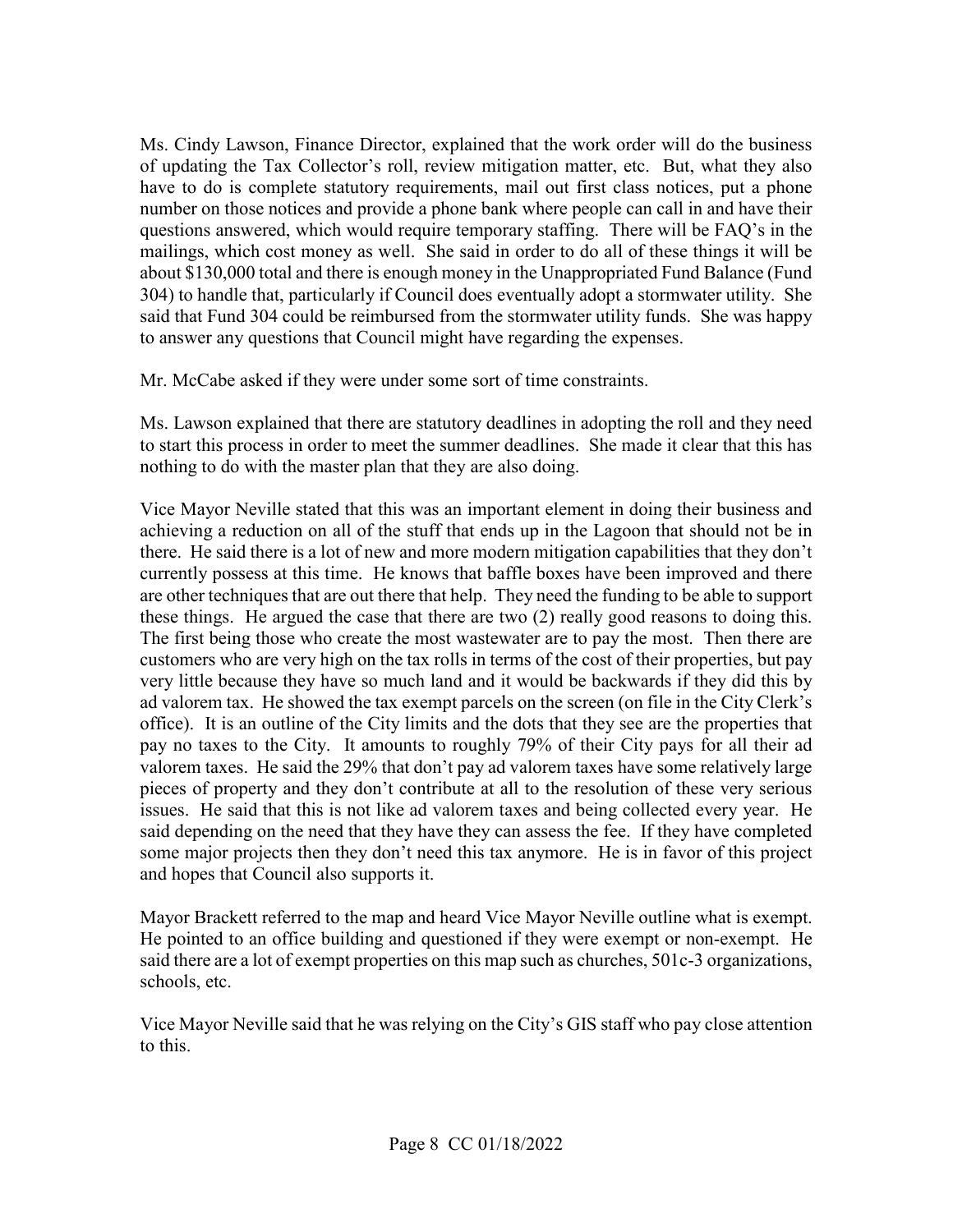Mr. McCabe agreed that there are a lot of properties that will be impacted by this. He mentioned that Council has already approved the capital funds to buy a new street sweeper along with someone to drive the street sweeper.

# **Mr. McCabe made a motion to approve Work Order #3 – Stormwater Assessment Study with Collective Water Resources. Mrs. Minuse seconded the motion and it passed 4-1 with Mayor Brackett voting no.**

# **10. CITY ATTORNEY MATTERS**

None

# **11. COUNCILMEMBER MATTERS**

# **A. Mayor Brackett's Matters**

 Mayor Brackett thanked everyone for moving this meeting along this morning as he is while he is there, such as the Airport Bill and grant money for the new Water Reclamation driving to Tallahassee as soon as they adjourn the meeting. He will be discussing matters Facility. He will keep Council updated on what transpires.

 they can to support them. Mayor Brackett announced that the community lost a good friend this weekend and that was Dr. Nick Coppola. He asked Council to keep his family in their prayers and to do what

# **B. Vice Mayor Neville's Matters**

 have a permit for the consumption. He said that everyone who has a well on their property there are rules set on when you are allowed to water your yard. He encouraged everyone working hard to reuse all of their water and the City is coming closer to that with their new Water Reclamation Plant and ultimately may be reusing water for themselves. He said Vice Mayor Neville commented that the St. John's Water Management District opposes some rules on how much they suck water out of their aquifers. He said some wells have to and a pump and irrigate their grass this is an issue that needs to be considered. He said that grass does not grow in the winter time and watering their yard three (3) or four (4) times a week is not necessary. He said by law through the St. John's Water Management District to conserve water. He expressed that water was reusable if they clean it and the State is "water" is dear and it should be treated that way and everyone needs to adhere to the rules that St. John's Water Management District is asking them to. Also, everyone should have a detector that indicates whether or not it has rained recently and attached to their automatic pump so it would not run on days when there has been rain. He urged people to please be careful when using water.

# **C. Councilmember Minuse's Matters**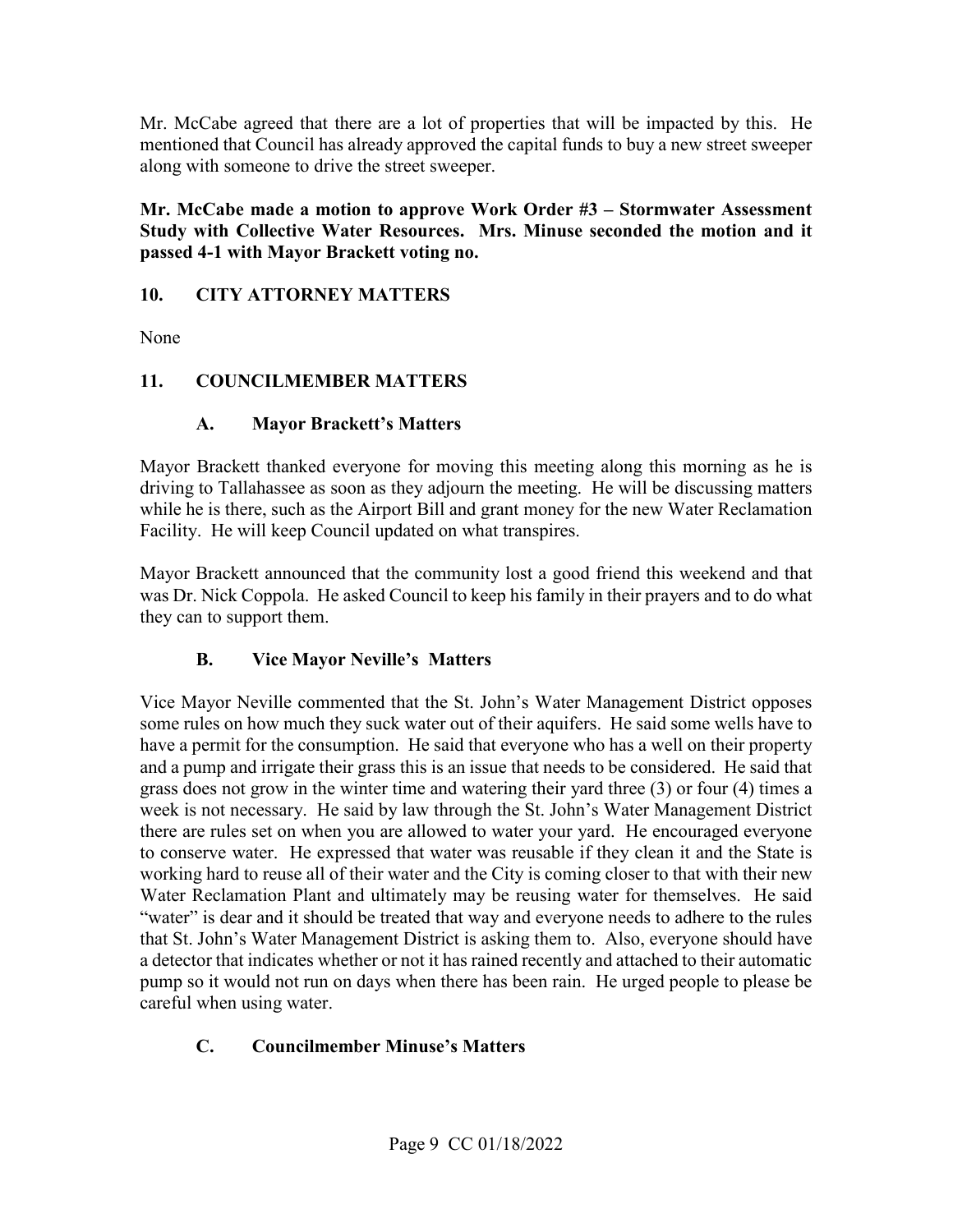Mrs. Minuse commented that there was a little bit of misinformation going around the original visioning meeting years ago and the process is not much different now. They February 3, 2022 from 10:00 a.m. to 12:00 p.m. at the Intergenerational Center (IG Center). regarding the Metropolitan Planning Organization (MPO) visioning meeting. She attended are engaging the community in how they should grow and a lot of the responsibility depends on transportation on their roads. The second visioning workshop is scheduled for Anyone interested in participating can register on the County's website. She said at this point there are no plans to move the urban service line.

Vice Mayor Neville stated that he thought the purpose for this visioning workshop was the very reason that they are considering changing the urban service area.

Mrs. Minuse said that is not what her discussions have been about.

 area until they know there is going to be water and sewer available for any new Vice Mayor Neville said that he was at the meeting when they were talking about this and they declared they were going to do it. He said they better not extend that urban service development.

 has been told that there are no plans to move that urban service line. Mrs. Minuse commented that when they talk about the urban service line it is about where they are providing these kinds of services. She said there are differences between residential and agricultural and how much development there will be in certain areas. She

occur at City Hall. Mrs. Minuse gave an update on President Biden's administration on the vaccine mandate (information on file in the City Clerk's office). There are no changes that are going to

occur at City Hall.<br>Mrs. Minuse reported that there are a lot of Bills in Tallahassee proposing to preempt Home Rule. She is working with the Florida League of Cities on some of these matters and they are very serious. She thanked Mayor Brackett for going up to Tallahassee and trying to protect their rights.

# **D. Councilmember McCabe's Matters**

Mr. McCabe reported that himself and Mrs. Minuse represented the Mayor on Friday at Coffee with the Mayor. He was happy to see that the Mayor was feeling better. He expressed how important it was to let people know what is going on in the City. Mayor Brackett thanked both Mr. McCabe and Mrs. Minuse for filling in.

# **E. Councilmember Cotugno's Matters**

 a tour of the facility. He said that the Performance Music Society will be having a Mr. Cotugno commented that Piper has extended an invitation to Councilmembers to take performance at the old Power Plant and that event is moving along. He mentioned that he was asked to join the Jimmy Graves Community Complex meeting, which the City